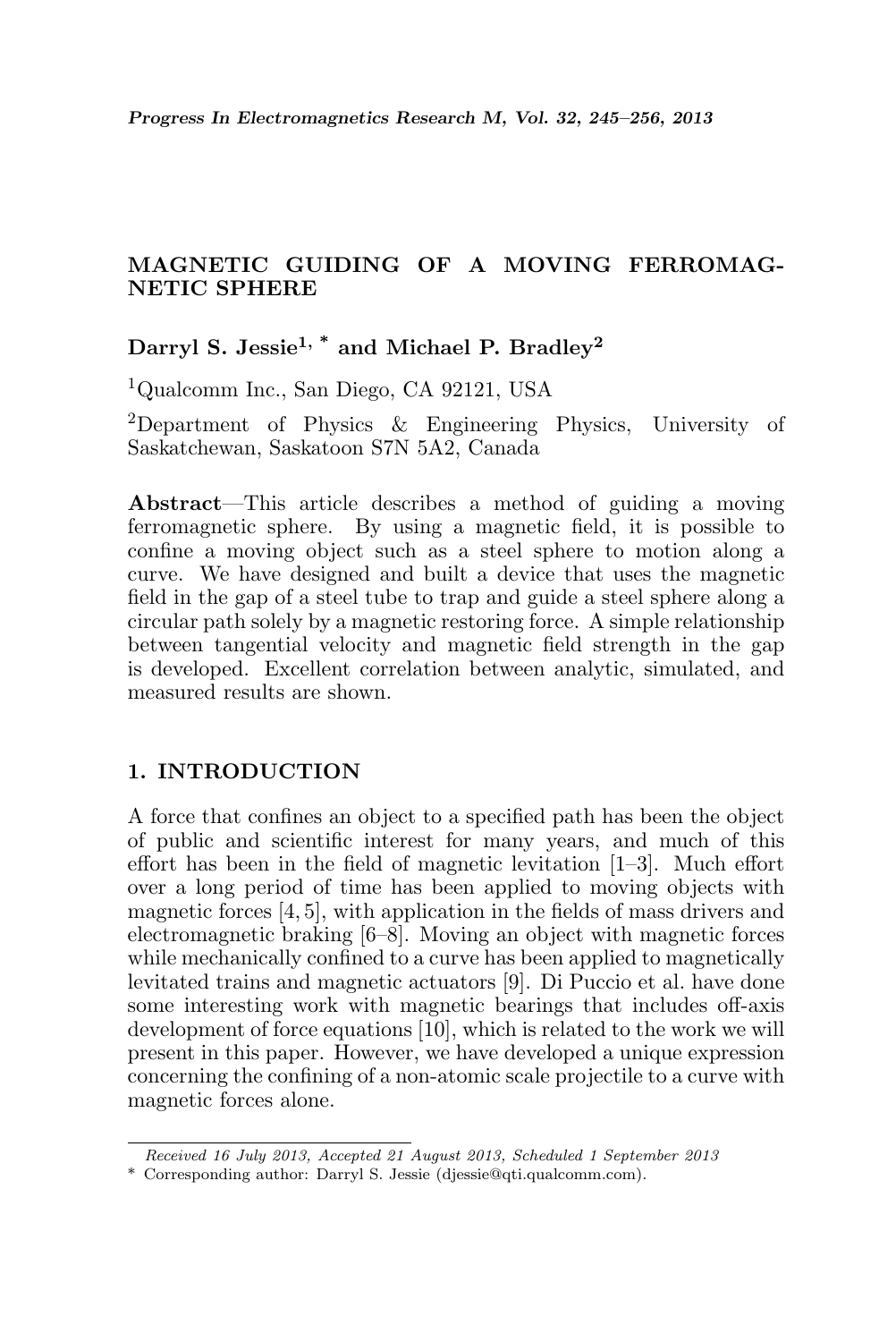We have developed a method to guide a steel sphere such as a ballbearing along a curved path. One can view the sphere as suspended along an arc in the plane of motion since a balance is obtained between the centripetal and magnetic forces. Figure 1 illustrates the concept of what we are trying to achieve; a steel sphere is injected into a steel pipe bent into a half-toroid. The tube has a slot cut on the outer edge, and current-carrying conductors on the inner edge. This creates a magnetic field in the slot. If a steel sphere is injected in the slot, it will either leave the confinement of the slot and exit the tube, or continue along the slot and exit the tube on the opposite side.



Figure 1. A conceptual method to restrain a steel sphere along curved path with magnetic forces: a steel sphere is injected (1) into a curved steel tube with a slot cut on the outer edge and a coil wrapped along its interior edge (2), the sphere will either exit the slot if travelling too fast (3) or be confined to the slot and exit out the other side (4).

This paper contains a unique development of the force equations from first principles, and in conjunction with two-dimensional (2D) Finite-Element Method (FEM) simulations and experimental results, a simple expression is derived which relates the magnetic field in the gap acting on the sphere to its tangential velocity.

### 2. THEORETICAL DEVELOPMENT

A cross-section of the tube in Figure 1 is shown in Figure 2. This is simply the C-shaped core familiar to students of magnetic circuit theory. The windings around the core carry current, and the core is made from a material such as mild steel with relative permeability  $\mu_r$ much greater than 1.

There will be a force drawing the steel sphere into the centre of the gap, since there exists a magnetic field gradient in every direction away from this center-point. For our problem, the magnetic force  $F_m$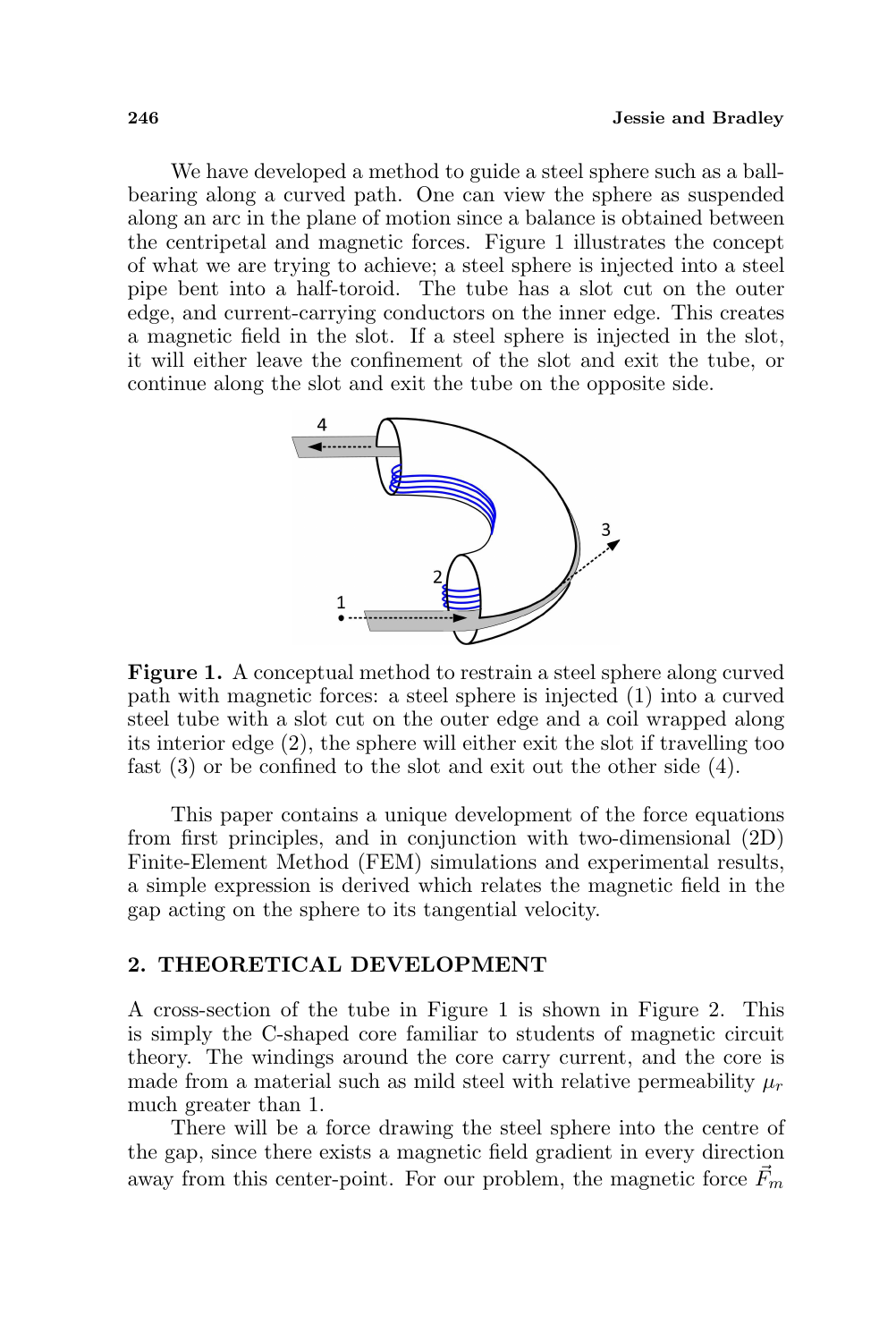

Figure 2. An enlarged cross-section of the gap in a C-core with a current carrying coil providing a magnetic field in the gap. The cross-section of the C-core ends and sphere resemble three magnetic conductors in free space. On the far left is the free-body diagram of the magnetic forces on the sphere.

can be understood as the gradient of the magnetic energy density  $U_m$ multiplied by the volume  $V$  the magnetic field occupies:

$$
\vec{F}_m = -\vec{\nabla} U_m V \tag{1}
$$

$$
F_m(x,y) = -\frac{1}{2\mu_0} \frac{dB^2(x,y)}{dx} V = -\frac{B(x,y)}{\mu_0} \frac{dB(x,y)}{dx} V \tag{2}
$$

where  $B$  is the magnetic field strength, and an isotropic medium and motion in the x-direction is assumed. If the sphere is free to move in any direction, slight changes in its vertical position with respect to the poles will cause the sphere to become stuck on one of the poles. In other words, the y-component of the force will become imbalanced and the sphere will move toward the pole. For our case, we will purposely design a slight offset in the  $y$  position of the sphere to insure the sphere will stay near the middle of the gap in the y-dimension. We can do this by utilzing the intrinsic weight of the sphere to hold it down along a non-magnetic guide, and also implementing 0.15 mm offset to insure the vertical component of magnetic force is slightly downward. Then with these precautions in place, we can focus on the magnetic force require to suspend the sphere in the x-direction as it travels around the curve.

In a magnetic circuit, the majority of the magnetic energy is concentrated in the air gap, and it is this change in air gap that occurs if the ferromagnetic object is free to move. In a general sense, an infinitesimal displacement of the object will cause the gap volume to change, which is the surface area  $A$  times air gap length. Equation  $(2)$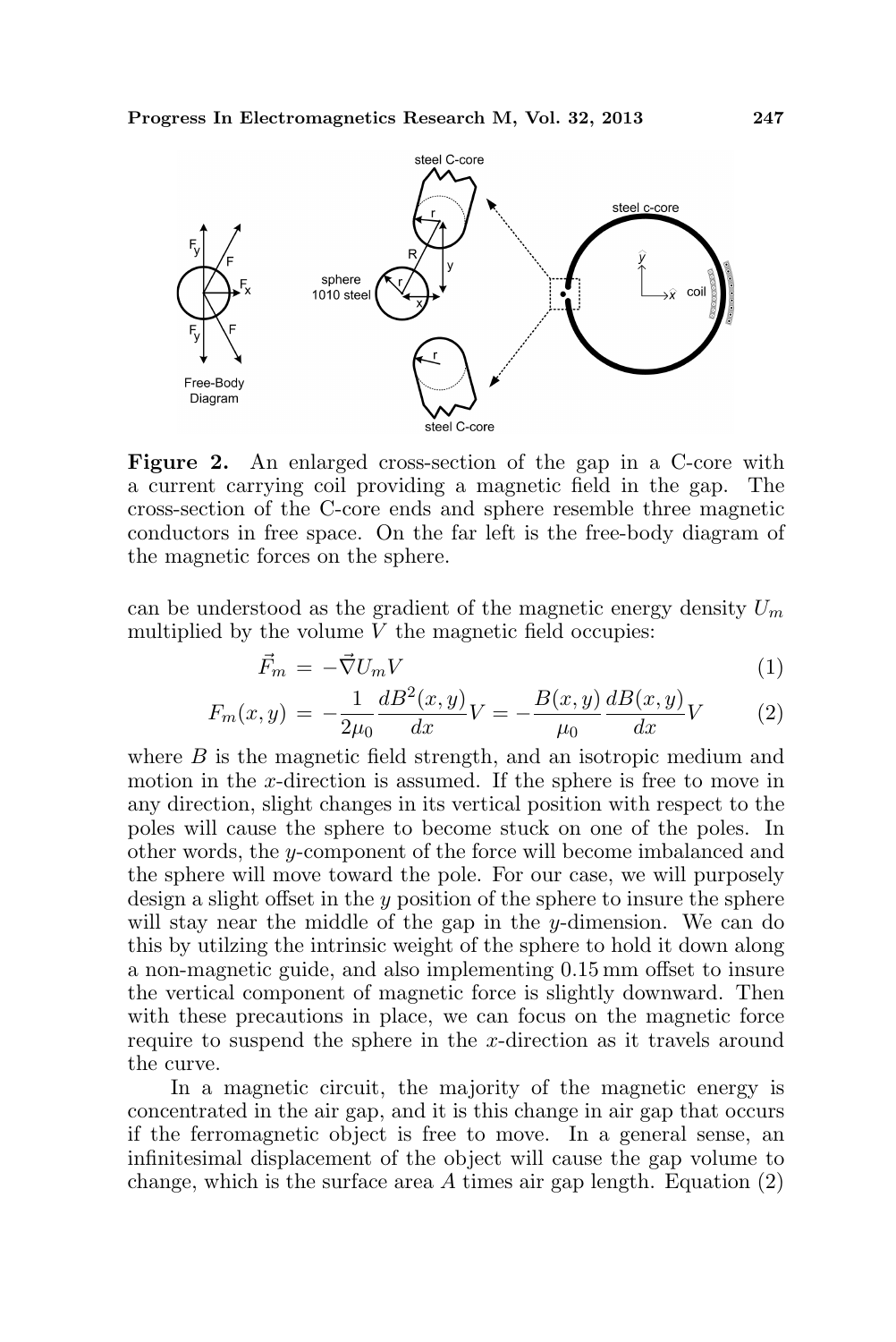then becomes:

$$
F_m = -\frac{1}{2\mu_0} \frac{dB^2}{dL_g} A dL_g = -\frac{B^2 A}{2\mu_0}
$$
 (3)

which is the familiar magnetic force equation between two magnetized bodies.

In order for the sphere to travel on a curve with radius of curvature a, the magnetic field may provide enough force necessary to allow the sphere to travel in a curved path. A simple relationship can then be developed between the magnetic and centripetal forces  $F_c$ :

$$
F_m = F_c = \frac{mv_t^2}{a} \tag{4}
$$

$$
v_t = \sqrt{\frac{F_m a}{m}}\tag{5}
$$

where  $m$  is the mass of the object and  $v_t$  is the tangential velocity of the sphere. By substituting into Equation (5) an explicit expression for the magnetic force, which will depend on the geometry and magnetic field strength in the gap, we can obtain an expression for the upper limit of ferromagnetic sphere velocities that will be confined.

#### 2.1. Analytic Derivation of Magnetic Force

With the advent of powerful 2D and 3D electromagnetic simulation tools, complicated geometries such as this one can be solve numerically. However, by attempting to solve the problem analytically, we believe further insights will be found and scalings will be revealed that are hard to see by relying solely on simulated results.

In order to develop the magnetic force equation, we will simplify the C-core tips in Figure 2 into cross-sections of long parallel cylinders. The magnetic force on the cross-section of the sphere in the  $x$ - and  $y$ directions is then the vector sum of the components due to the lower and upper core ends, i.e., the core ends are assumed to be 2D crosssections of cylinders with magnetic surface charge and floating in free space. The magnetic circuit is then the C-core plus sphere (both of the same ferromagnetic material) in series with two air gaps.

The magnetic force is proportional to the gradient of the permeance  $(\mathcal{P})$  multiplied by the square of the "magnetomotive" force" (essentially, the total applied  $Amp \cdot turn$  product). The magnetomotive force can be written in simplified form:

$$
NI = \frac{\phi}{\mathcal{P}}\tag{6}
$$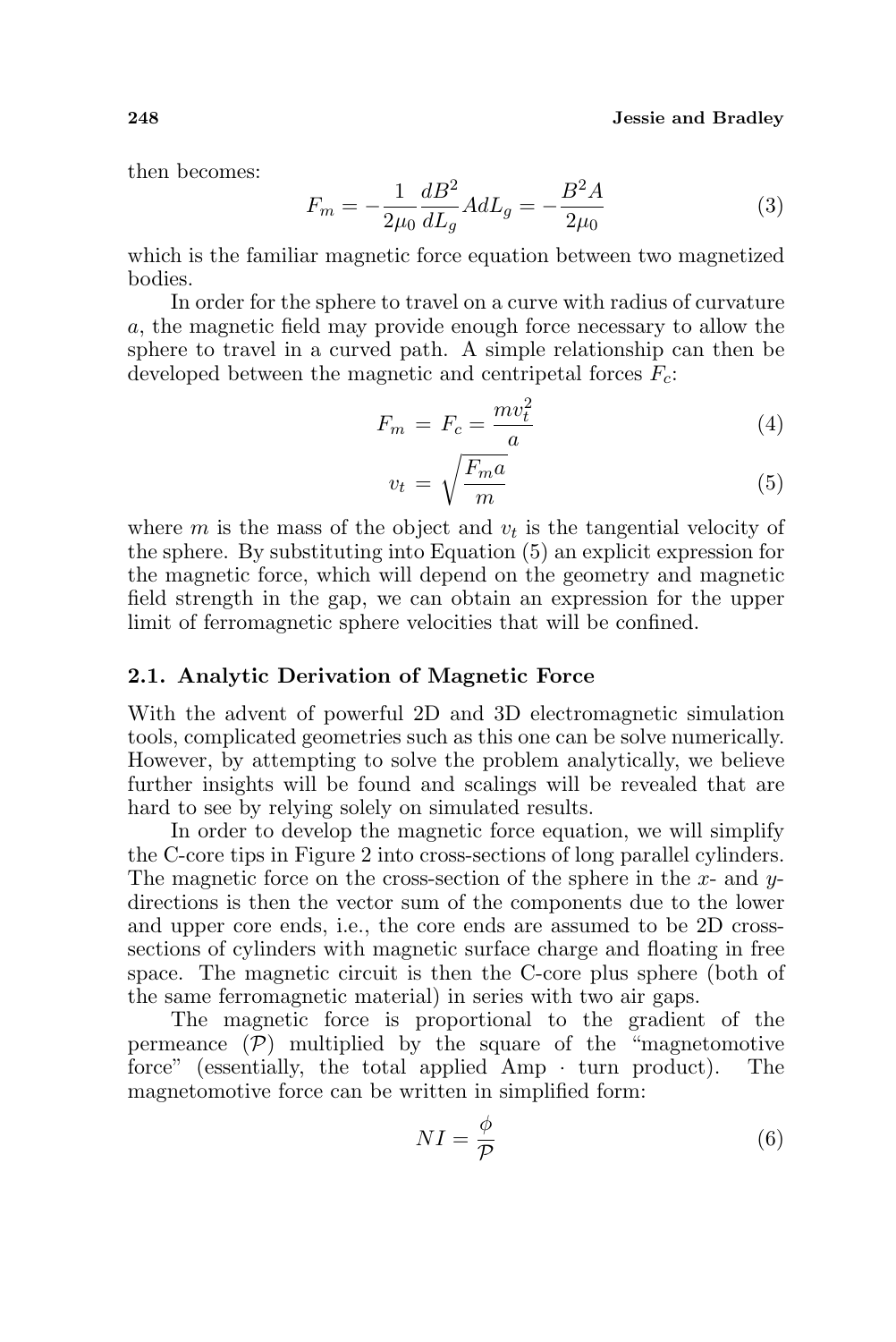### Progress In Electromagnetics Research M, Vol. 32, 2013 249

If we can find the magnetic flux  $\phi$  of the circuit, it can then be written in a general sense:

$$
F_m = \frac{1}{2} \left(\frac{\phi}{\mathcal{P}}\right)^2 \frac{d\mathcal{P}}{dR} = \frac{B^2 A^2}{2\mathcal{P}^2} \frac{d\mathcal{P}}{dR} \tag{7}
$$

where  $R$  is the distance between centres as in Figure 2. In our configuration, the sphere will have a non-magnetic standoff to ensure the sphere is near the  $y=0$  plane, thus removing the vertical degree of freedom of its motion.

The value of  $\phi$  can be estimated by solving the magnetic circuit equation:

$$
NI = (\mathcal{R}_{core} + 2\mathcal{R}_{gap} + \mathcal{R}_{sphere}) \phi
$$
\n<sup>(8)</sup>

$$
NI = \left(\frac{L_c}{\mu_r \mu_o W} + \frac{2L_g}{\mu_o W} + \frac{L_s}{\mu_r \mu_o W}\right)\phi
$$
\n(9)

where reluctance  $\mathcal R$  is the inverse of permeance, the flux path length for each element is  $L$ , and flux path width  $W$  is simplified to the width of the core. A classic problem with magnetic circuits is what to choose for the relative permeability  $\mu_r$  for a non-linear material such as mild steel, something we will return to later.

Once we have an estimate for magnetic flux, we can leverage the analysis described by Roters [11] and utilize the fact that the permeance from the C-core ends to the sphere can be derived from potential theory, which is essentially the solution to Laplace's equation. For our 2D parallel cylinder configuration it is equal to:

$$
\mathcal{P} = \frac{\mu_o \pi}{\ln\left(\frac{R}{2r} + \sqrt{\left(\frac{R}{2r}\right)^2 - 1}\right)} \qquad [p.u.l.]
$$
\n(10)

where  $\mu_0$  is the magnetic permeability of free space. The derivative of the permeance with respect to spacing  $R$  is then:

$$
\frac{d\mathcal{P}}{dR} = \frac{-\mu_o \pi}{2r \left(\sqrt{\left(\frac{R}{2r}\right)^2 - 1}\right) \left[\ln\left(\frac{R}{2r} + \sqrt{\left(\frac{R}{2r}\right)^2 - 1}\right)\right]^2}
$$
(11)

Substituting Equations (11) and (10) into (7), the magnetic force per unit length is then obtained:

$$
F_m = \frac{\phi^2}{4\pi r \mu_o \sqrt{\left(\frac{R}{2r}\right)^2 - 1}}\tag{12}
$$

We can then take the x-component of the force and multiply by two since there are two 2D cylinders acting on the sphere. By placing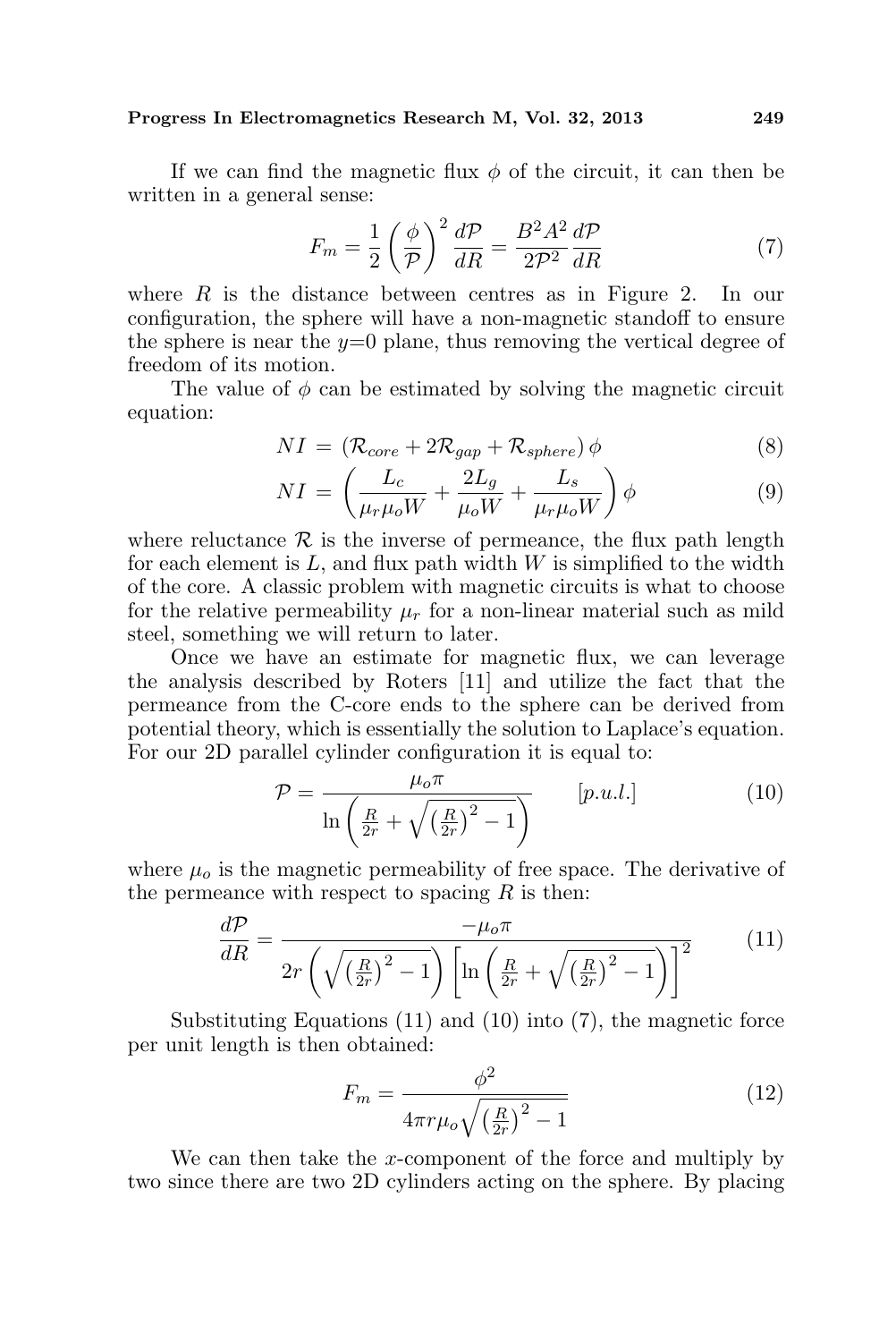$\phi = BA$  into Equation (12) and substituting into Equation (5), we can obtain an expression for tangential velocity in terms of B:

$$
v_t = \sqrt{\frac{B^2 A^2 a}{4\pi r m \mu_o \sqrt{\left(\frac{R}{2r}\right)^2 - 1}}}
$$
(13)

Since all terms except  $B^2$  are constant for a given geometry and material, we can write:

$$
v_t = \sqrt{\text{constant} * B^2} \tag{14}
$$

$$
v_t = k * B \tag{15}
$$

where  $k$  is a constant that depends on geometry and mass of the object. This elegant result states that the maximum tangential velocity of the sphere traveling around a curve is linearly related to the magnetic field strength acting on the sphere.

## 2.2. Simulation Method to Obtain Magnetic Force

We would like to validate the accuracy of our magnetic force Equation (12), and for that we turn to a two-dimensional magnetic field solver such as Ansoft 2D Extractor — an excellent tool for obtaining the magnetic field strength in a 2D environment. In fact, Ansoft-2D will directly provide the per unit length (p.u.l) force on an object as part of the solution. It does this by calculating on the surface of an object the magnetic field strength and gradient of the meshed magnetic field values and applying Equation (2).

Our first simulation had a  $6.35 \,\mathrm{mm}$   $(1/4)$  diameter cross-section of a ball-bearing placed between C-core ends with a center-to-center vertical separation of 18.0 mm (11.6 mm between core ends) and offset 4.7 mm from the horizontal center of the C-core ends. For this case, 260 Amp-turns constitute the coil magnetomotive force. The simulation results are shown in Figure 3, which is a cross-section of the B-field strength in the plane of the gap.

The magnetic force per unit length obtained from the simulation was  $1.44$  N in the positive x-direction (to the right in the figure). To solve this analytically, we used Equation (9) to find the magnetic flux in the circuit, then applied Equation (12) to get the force. As mentioned before, the relative permeability of mild steel is non-linear. Ansoft 2D supplies material properties in their materials database, and for 1010 steel, the  $\mu_r$  changes from 0 at no excitation, to 600 at 0.21 T. The simulation indicates that at the excitation coil, the magnetic field strength in the core is around 0.15 T, while at the core tips it is near 0.05 T (due to leakage to free space). A reasonable assumption for the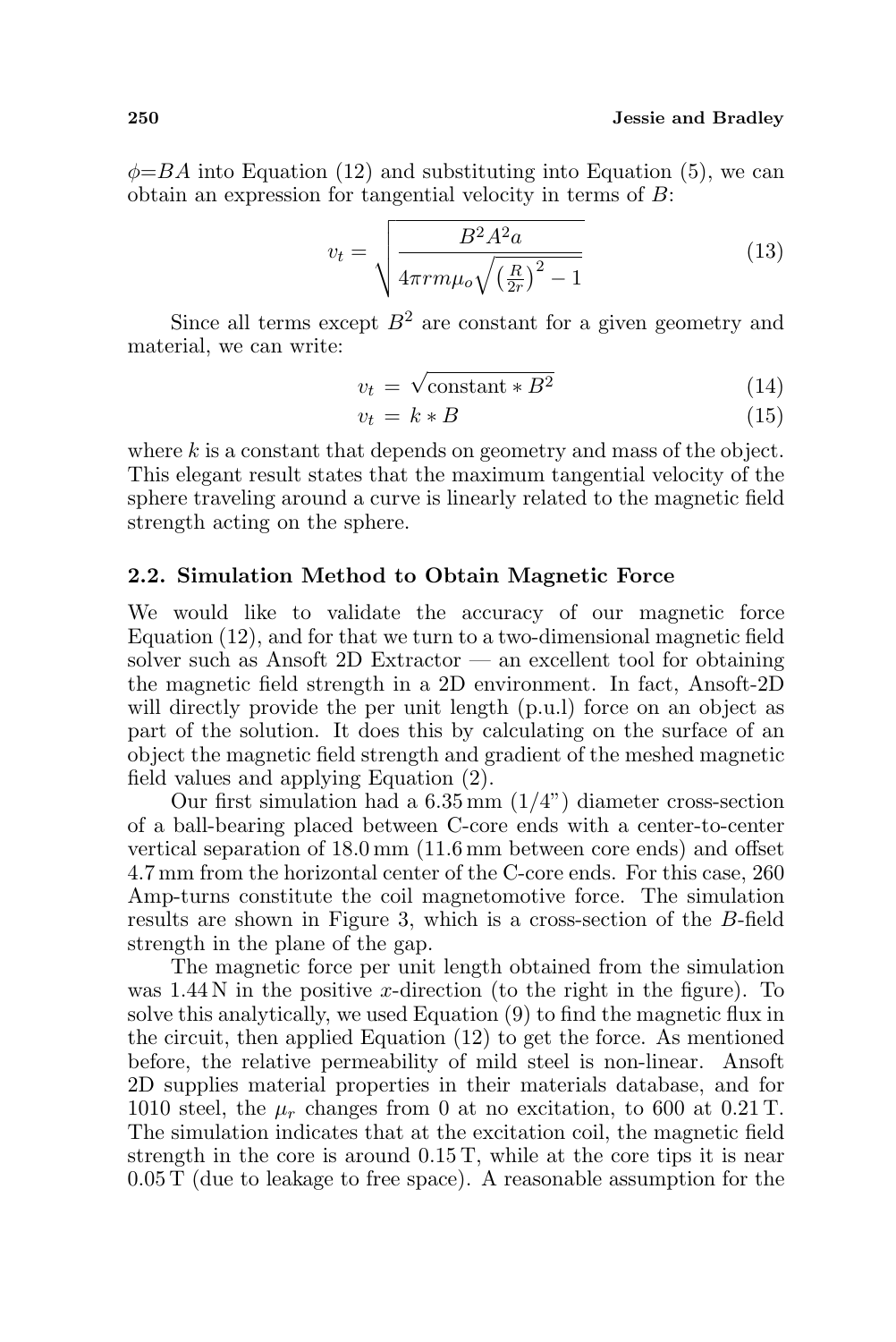

Figure 3. Simulated magnetic fields for 1/4" diameter marble and rounded C-core ends.

 $\mu_r$  in the steel is around 100. In fact, if we complete the calculation of magnetic force using  $\mu_r$  of 70, the calculated magnetic force equals 1.43 N, which matches the simulation results.

This procedure highlights both the strength and weakness of the analytic approach to a geometry such as ours. The great strength is we can see the factors that affect the magnetic force on the sphere, which is important for magnetic circuit design. The weakness of the method is we need to obtain an accurate value for one of the magnetic parameters (B-field,  $\phi$ , or  $\mu_r$ ) by some other method for an accurate calculation of force.

For comparison, we also ran simulations with the core ends flattened in the cross-section of Figure 3. Flattening the core ends will also make it easier to construct when manufacturing the test apparatus. Figure 4 shows the simulated B-field of the flattened pole face C-core. This provided a larger gradient and greater magnetic field strength on the surface of the sphere, thus increasing the magnetic force retaining the sphere along the guide. We used a Gaussmeter to measure the field in the gap without a sphere involved for the case of 400 Amp-turns. Simulated value in the middle of the gap was 0.0378 T, and the measurement provided approximately 0.039 T, which is good agreement and provide more confidence that the field values from simulations with a sphere involved are accurate. One can see in Figure 4 the peak magnetic field on the surface of the sphere is now 0.064 T, compared to 0.045 T in Figure 3.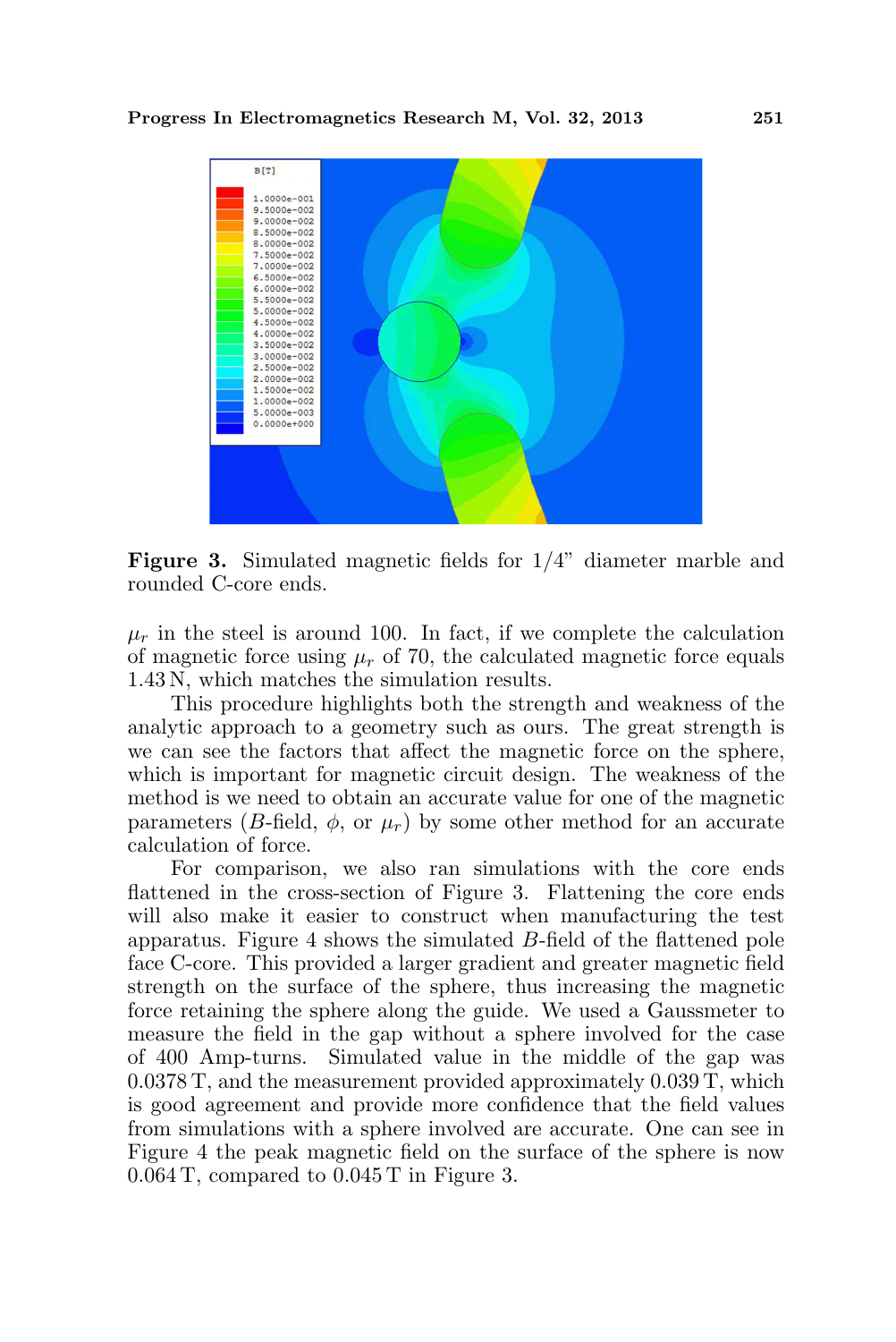

Figure 4. Simulation of force for a flattened C-core ends. The sphere is close to where the horizontal peak force is acting on it as it moves from left to right.

## 3. EXPERIMENTAL RESULTS

For this paper, we conducted two experiments. The first measured the magnetic force acting on a sphere in the gap of a C-core as the sphere is pulled out of the gap, and the second determined the relationship between centripetal and magnetic forces in the C-core gap. The crosssection used in these experiments is given in Figure 5.

A simple method to measure the peak force on the sphere as it moves laterally across the gap is to glue a thread between it and a force meter lever. The sphere is placed at the center of the gap and current is then applied to the coil. The force meter is then dragged away from the slot and the peak magnetic force is recorded on the display.



Figure 5. Flattened core end simulation and experimental setup.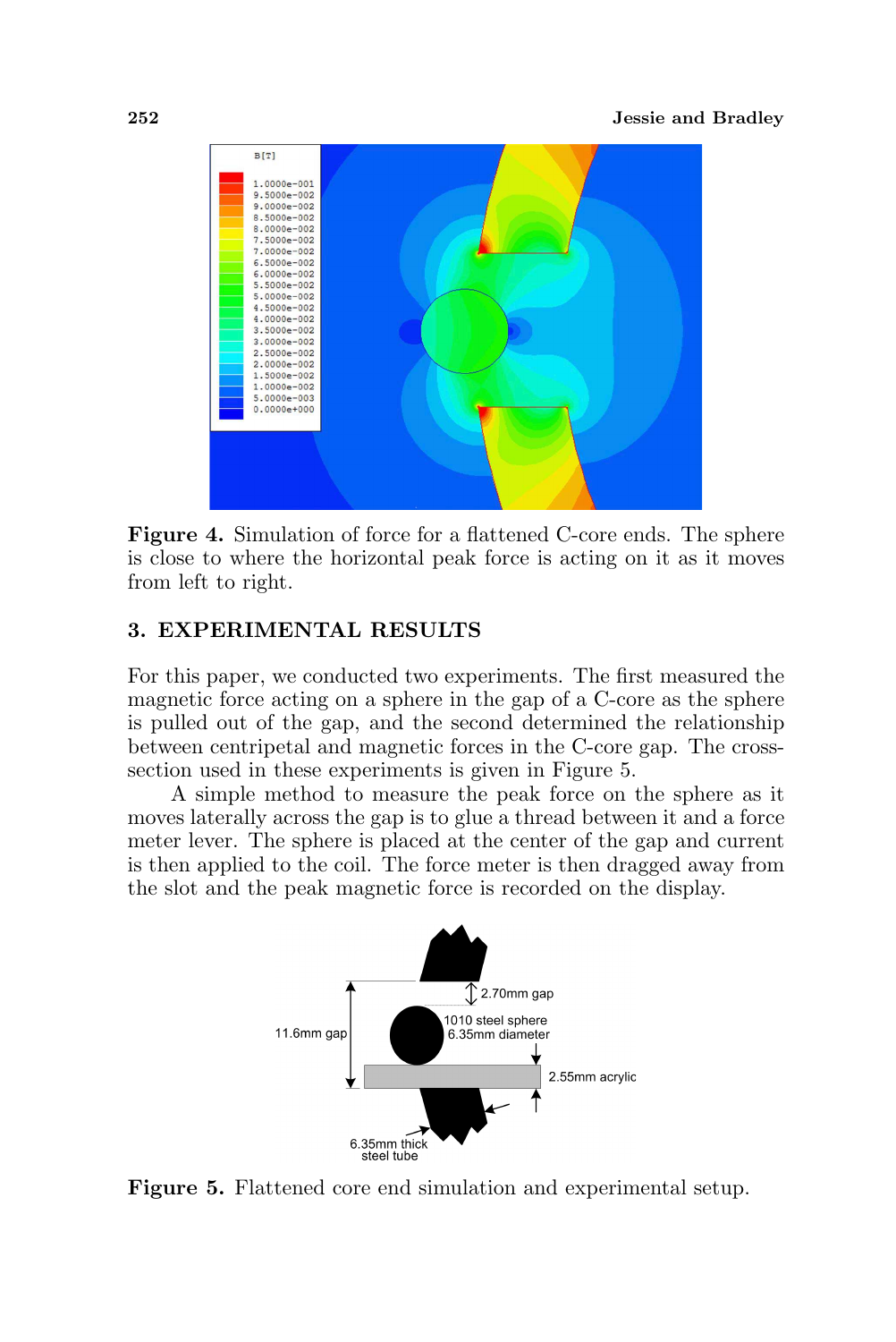### Progress In Electromagnetics Research M, Vol. 32, 2013 253

In our setup, we designed a slight offset for the sphere in the vertical direction to create a small downward net magnetic force, which, in addition to its weight, helps reduce any bounce as the projectile leaves the ramp and enters the tube.

The measured peak magnetic force as the sphere is translated in Figure 5 is recorded in Table 1. Table 1 also includes the peak magnetic force from 2D simulations. In order to obtain the force acting on a three dimensional sphere from 2D simulations, we multiply the 2D results by the characteristic dimension of the sphere (the diameter of 0.00635 meters). Good agreement can be seen between measured and 2D simulated results multiplied by the correction factor. Note we have not corrected for thread weight or sliding friction, both of which are regarded as negligible.

| Amp-Turns<br>$\boldsymbol{A}$ | Measured<br>(N) | 2D Simulated<br>$\left( N\right)$ | 2D Simulated<br>$w$ /Correction<br>'N |
|-------------------------------|-----------------|-----------------------------------|---------------------------------------|
| 400                           | 0.0294          | 4.94                              | 0.0313                                |
| 600                           | 0.0736          | 11.48                             | 0.0729                                |
| 784                           | 0.108           | 20.18                             | 0.128                                 |

Table 1. Peak force measured and simulated for 6.35 mm steel sphere.

So far, we have only worked with low magnetic field values, to insure we are in a linear region of the BH curve in order to validate Equation (12). But what happens to the magnetic field in the gap and the force on the sphere as the Amp-Turns are increased? At some point, the permeability of the C-core steel becomes saturated and significant leakage flux bypasses the gap. This will have the effect of limiting the magnetic flux acting on the sphere and the force on the sphere will not change no matter what the Amp-Turn value. Table 2 contains simulated 2D data that shows for low values of magnetomotive force, there is a square relationship between Amp-Turns and force on the sphere, just as Equation (12) implies, meaning, for every doubling in Amp-Turns, the B-field doubles and force quadruples. However, for large Amp-turn values, the B-field and force saturate.

In the next phase of our experimentation, we have corroborated Equation (15) with experimental data by using a pipe section known in industry as a "180◦ -Return", as shown in Figure 6. Although the actual magnetic permeability of this mild steel was not known, using the values for 1010 steel provided good results in measurements and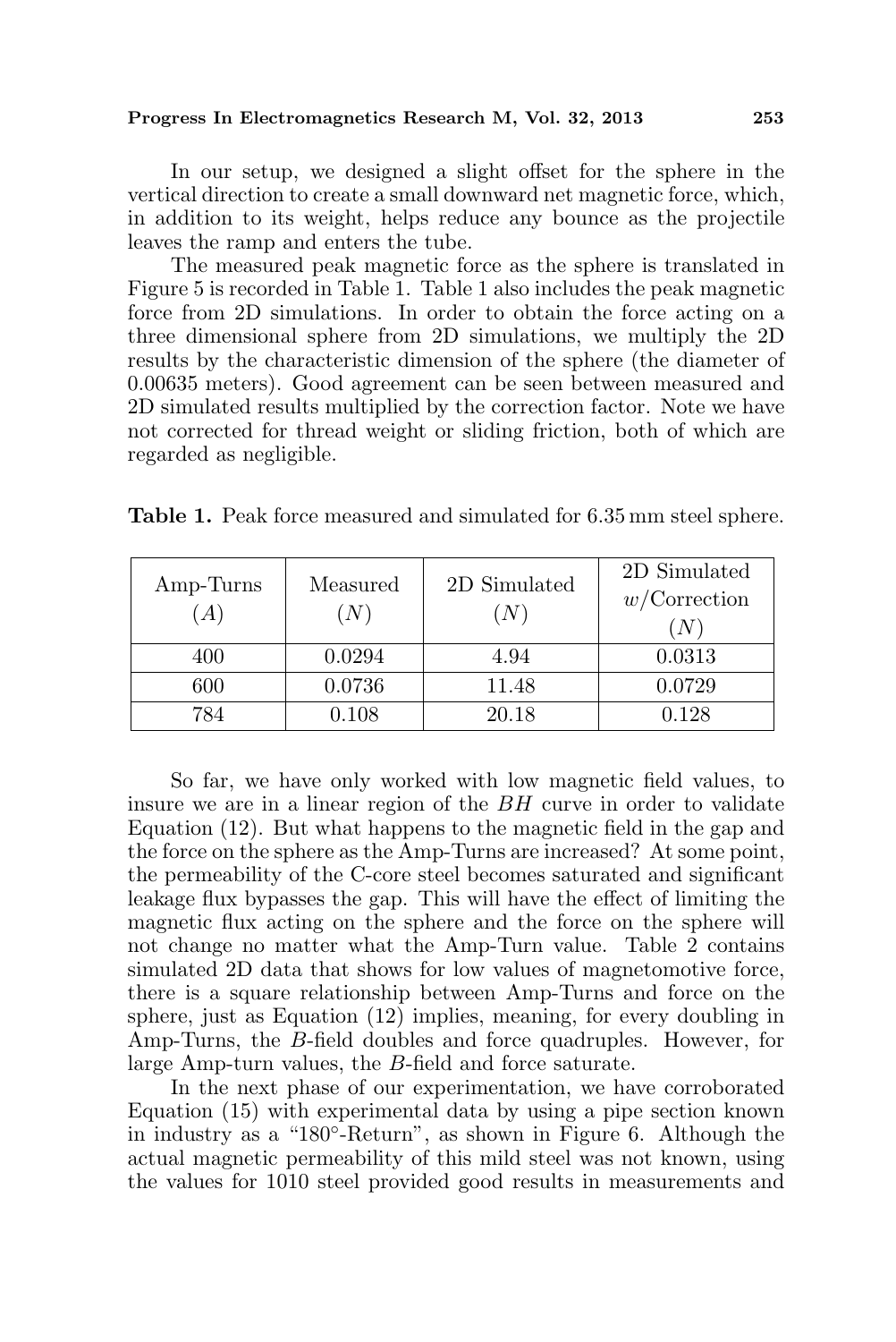| Amp-Turns | В              | 2D Simulated | Square Dependency   |
|-----------|----------------|--------------|---------------------|
| A)        | ${^{\prime}T}$ | 'N           | (Equation (12)) (N) |
| 256       | 0.052          | 1.98         | 1.98                |
| 512       | 0.107          | 8.24         | 7.92                |
| 1280      | 0.275          | 53.7         | 49.5                |
| 2560      | 0.471          | 158          | 198                 |
| 5120      | 0.556          | 221          | 792                 |
| 25600     | 0.684          | 332          | 19800               |

Table 2. Force and magnetic field as a function of Amp-turns.



Figure 6. Experimental setup. The marble ramp is the red tube, the black pipe on the right is the curved core, the blue acrylic guide insures the marble is near the center of the gap. If the marble is confined, it will exit the pipe section near the oscilloscope.

simulations. The radius of curvature to the outside edge of the pipe is approximately  $168 \,\mathrm{mm}$   $(6-5/8")$ .

A steel ball-bearing is released down the ramp (red) and it enters the 180°-Return gap (black tube). The sphere is offset in the gap by the acrylic guide (blue). By adjusting the amount of current in the coil and/or the release height of the marble so that it (just) exits from the arc, a relationship of maximum marble entry speed versus gap magnetic strength can be obtained. The injection velocity of the marble was calculated from  $v = \sqrt{2gh}$ , where g is the acceleration due to gravity  $(9.81 \,\mathrm{m/s^2})$  and h is the fall height in meters. In reality, if one includes the rotational energy gained, it will lower the translational velocity calculation by 15%. However, since the sphere is entering a region of B-field gradient as it exits the ramp, the projectile will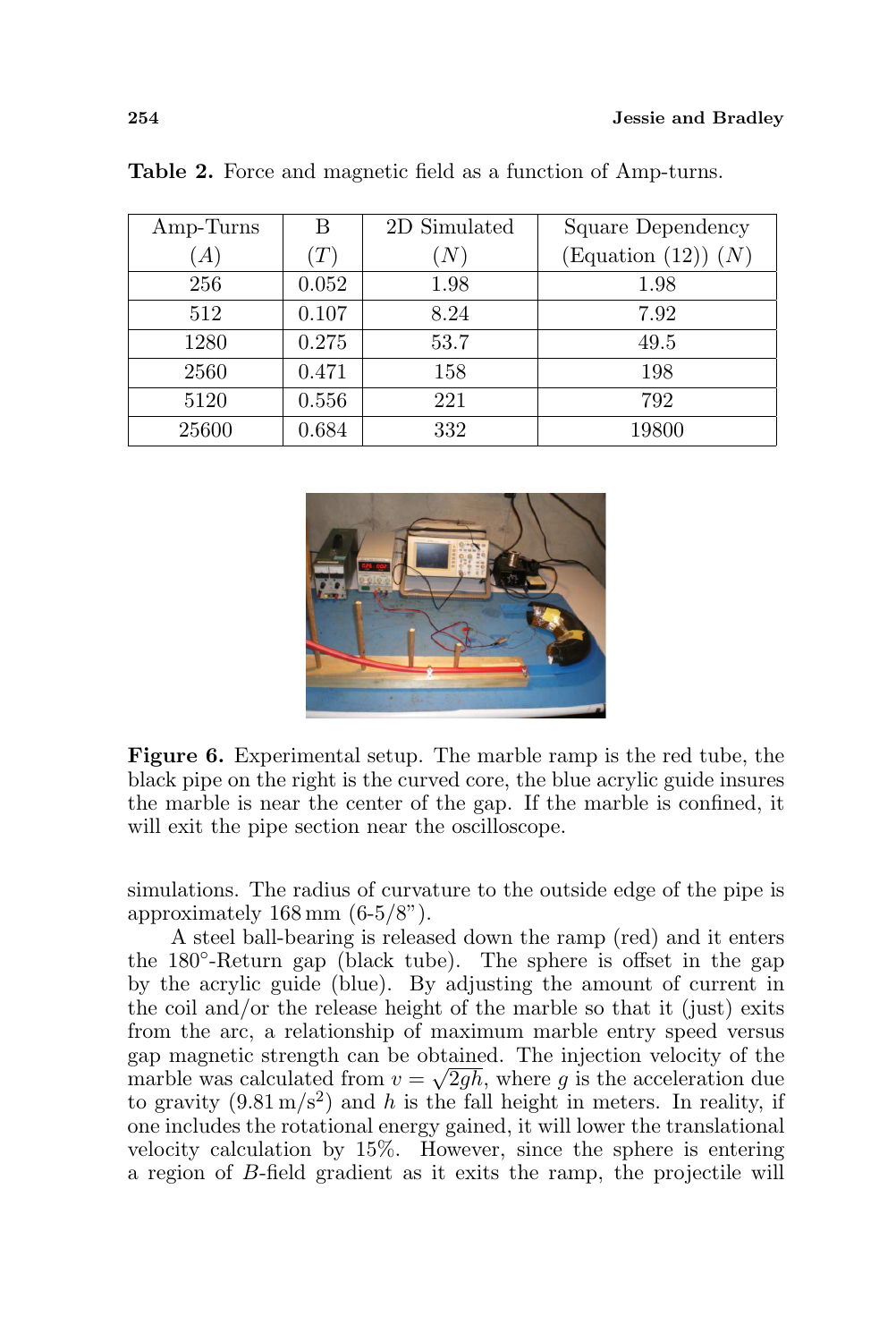

Figure 7. Injection velocity versus simulated peak magnetic field strength on surface of the sphere. The curve fit to measured data is  $v \,[\mathrm{m/s}] = 26.6B \,[\mathrm{T}].$ 

speed up slightly, and this partially makes up for the rotational energy not accounted for. The net effect is calculating the entry velocity by neglecting rotational energy provided good agreement.

The results of our experiment are shown in Figure 7. For guided motion, we obtained a linear relationship between injection velocity and magnetic field strength, as predicted.

The reader should note we did not correct for systematic velocity errors such as air or eddy current drag as the sphere travels around the curve. Recent papers regarding magnets moving near conductors indicate that at such low velocities, the eddy current drag will not play a significant role in slowing the projectile [12–14]. However, since there are losses, we have found if the sphere stays confined in the first 45 degrees of the 180 degree arc, it will stay confined the rest of the way around.

### 4. CONCLUSION

This paper describes the governing equations of a ferromagnetic sphere confined by a magnetic field and traveling on a curve. We have obtained excellent correlation between the developed theory, simulation, and experimental results. These results can be used for applications where ferromagnetic objects are required to move along non-linear trajectories, such as with directed energy and mass launcher applications. In addition, since many aspects of physics and engineering are developed in the paper (rotational motion and energy, magnetic forces, and magnetic circuits to name a few), the device would make an excellent classroom demonstration or lab experiment.